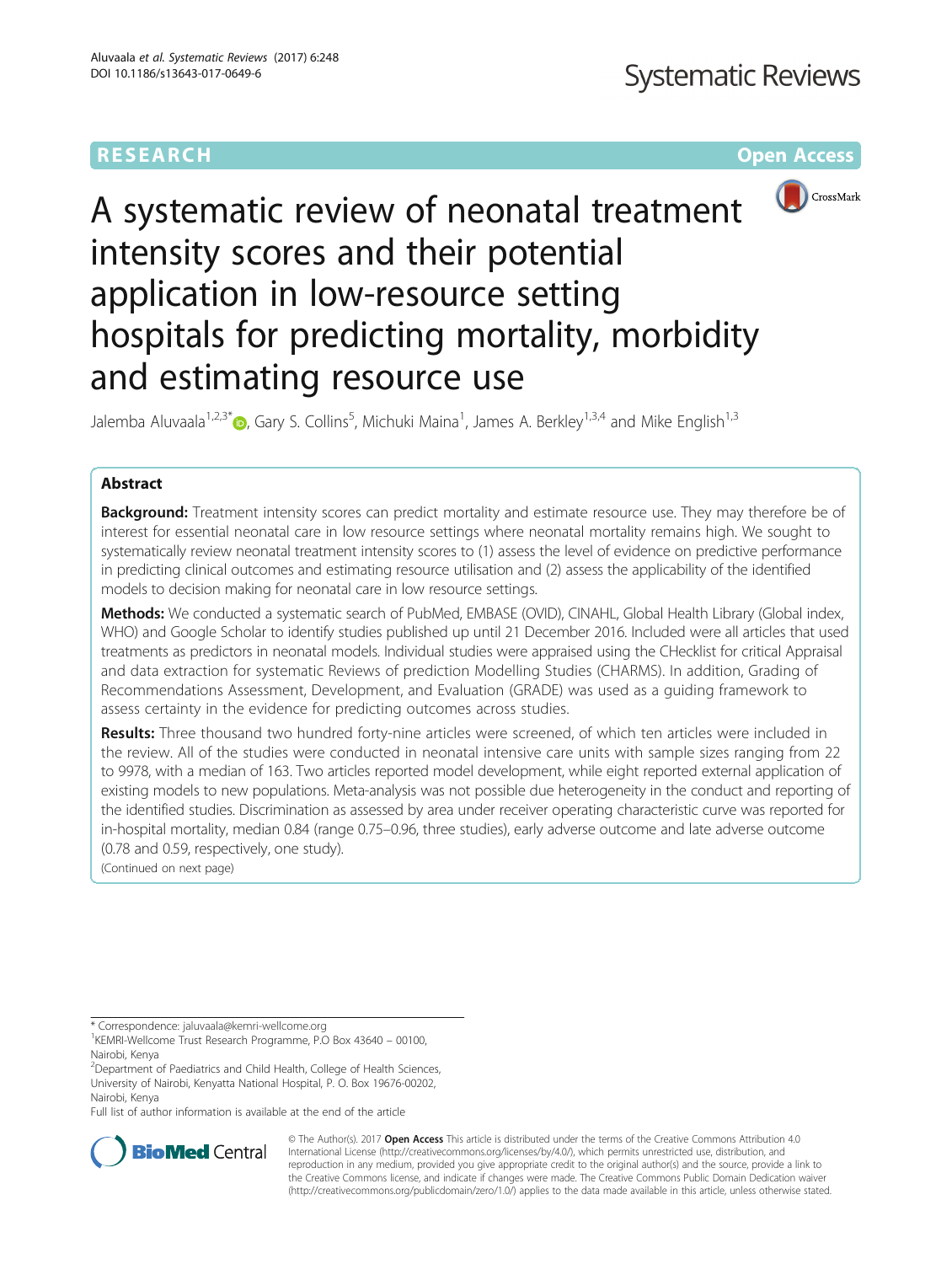#### (Continued from previous page)

**Conclusion:** Existing neonatal treatment intensity models show promise in predicting mortality and morbidity. There is however low certainty in the evidence on their performance in essential neonatal care in low resource settings as all studies had methodological limitations and were conducted in intensive care. The approach may however be developed further for low resource settings like Kenya because treatment data may be easier to obtain compared to measures of physiological status.

#### Systematic review registration: PROSPERO CRD42016034205

**Keywords:** Neonatal prognosis, Treatment intensity, Prediction model, CHARMS

#### Background

Improving neonatal care is now a global concern, and tools to examine system performance and guide service planning in low and middle income countries (LMIC) are needed. Higher quality of care across a broader range of settings is necessary if LMICs are to realise the substantial reduction in neonatal mortality expected from the delivery of essential interventions at scale in facilities [[1, 2\]](#page-10-0). Clinical prediction models are typically used to support shared decision making at individual patient level, for risk stratification in clinical trials or for casemix adjustment in quality of care assessments [[3, 4](#page-10-0)]. They have also been developed to estimate resource use and thereby inform service delivery planning [\[3](#page-10-0), [5\]](#page-10-0). By facilitating better decision making, prediction models could contribute to the improvement of the quality of hospital care for neonates in LMICs ultimately improving neonatal survival.

In considering the use of prediction models to support decision making in hospital-based essential neonatal care in LMICs, we may either develop a new model or choose from amongst existing models. Collins and colleagues recommend the latter approach before developing new models to avoid waste of resources [\[6](#page-10-0), [7](#page-10-0)]. Selecting from amongst existing models should however be guided by the evaluation of existing models for performance and suitability to the context [\[8](#page-10-0)]. Prediction models have variably been termed as prediction rules, probability assessments, prediction models, decision rules and risk scores [\[9](#page-10-0)]. Existing models that predict in-hospital mortality were identified from published reviews of neonatal models and summarised in Additional file [1](#page-9-0) [\[10](#page-10-0)–[18](#page-10-0)]. This overview revealed that the neonatal therapeutic intervention scoring system (NTISS) is unique amongst neonatal prediction models as it uses treatments rather than clinical and pathophysiological factors as predictors [[10](#page-10-0)]. The NTISS predicts in-hospital mortality and morbidity in addition to estimating resource utilisation, particularly nursing workload [\[19](#page-10-0)]. The latter may help identify service delivery bottlenecks in essential neonatal care providing information to guide strategic planning [\[20](#page-10-0)].

Existing neonatal prediction models have typically been developed for settings offering advanced neonatal intensive care including mechanical ventilation and other expensive interventions. These are not directly applicable to settings offering only essential neonatal care where respiratory support is limited to oxygen via nasal cannula without monitoring such as pulse oximetry [[21, 22\]](#page-10-0). Amongst the models included in the published reviews, only one was developed specifically for a low-resource setting, the simplified ageweight-sex (SAWS) [[23](#page-10-0)]. This was, however, not considered further as it was developed for very low birth weight neonates only. We therefore conducted a systematic review to systematically identify and characterise prediction model research that has used treatments as predictors (treatment intensity models) in neonatal care specifically to (1) assess the certainty of evidence on predictive performance in predicting clinical outcomes (primarily in-hospital mortality) and estimating resource utilisation and (2) assess the applicability of the identified models to neonatal care in LMIC.

#### Methods

The systematic review was conducted following the recently published guidance from the Cochrane Prognosis Methods group; the CHecklist for critical Appraisal and data extraction for systematic Reviews of prediction Modelling Studies (CHARMS) [[24\]](#page-10-0). In addition, the Grading of Recommendations Assessment, Development, and Evaluation (GRADE) was used as a guiding framework to assess the quality of the retrieved articles [\[25](#page-10-0)]. Reporting of the review was done using the Preferred Reporting Items for Systematic Reviews and Meta-Analyses (PRISMA) recommendations (Additional file [2\)](#page-9-0) [\[26](#page-10-0)]. Details of the protocol for this systematic review were registered on the international prospective register of systematic reviews (PROSPERO): Jalemba Aluvaala, Gary Collins, Michuki Maina, James Berkley, Mike English. Neonatal treatment intensity scores and their potential application for low resource settings: a systematic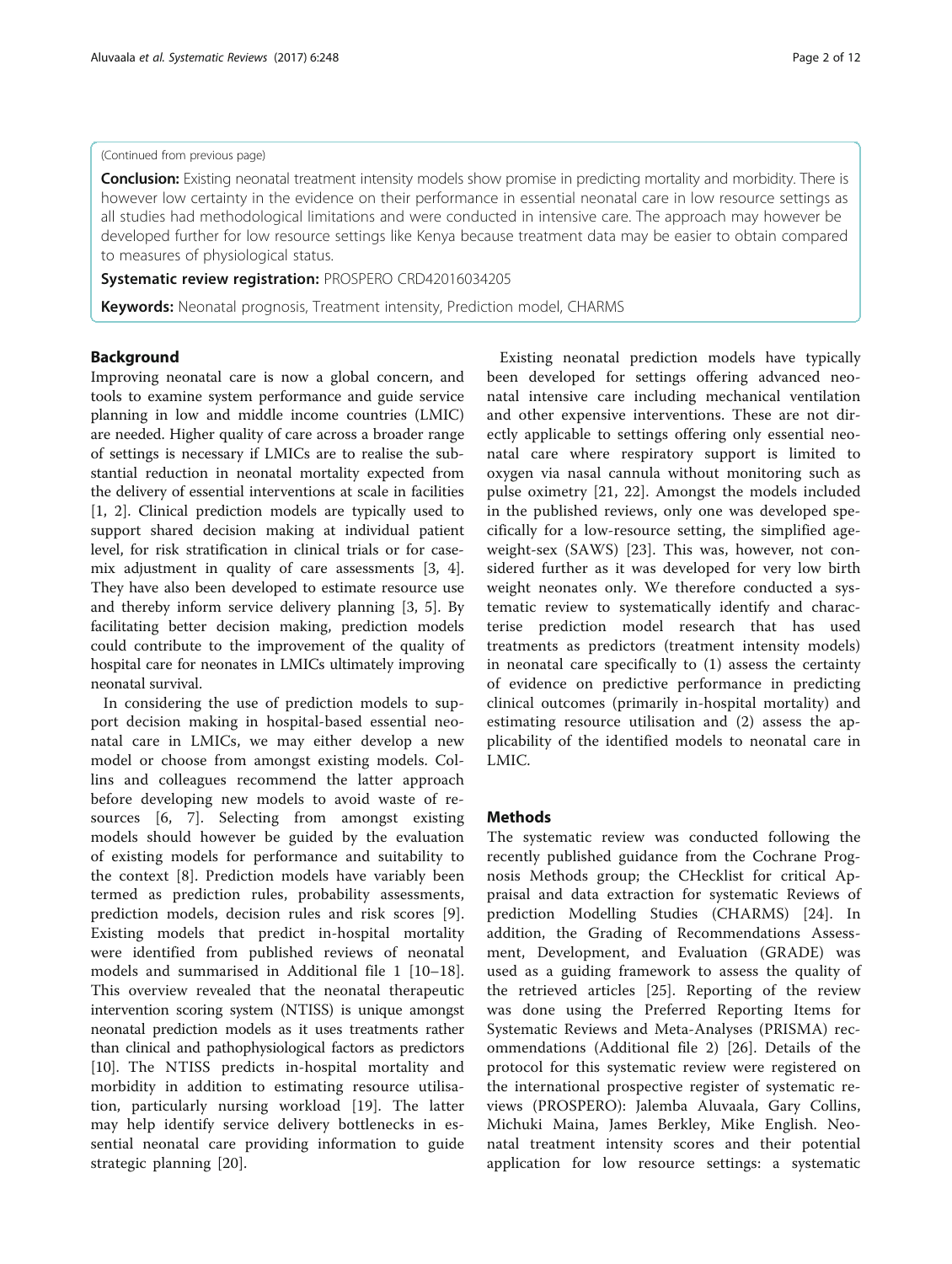review. PROSPERO 2016: CRD42016034205. Available from: [http://www.crd.york.ac.uk/PROSPERO/display\\_](http://www.crd.york.ac.uk/PROSPERO/display_record.asp%3FID=CRD42016034205) [record.asp?ID=CRD42016034205](http://www.crd.york.ac.uk/PROSPERO/display_record.asp%3FID=CRD42016034205).

Registration of the protocol was done after the initial screening of articles.

#### Search strategy

The primary electronic database used was PubMed with supplementary searches conducted in EMBASE (OVID), CINAHL, Global Health Library (Global index, WHO) and Google Scholar. The last search conducted was on 21 December 2016. Bibliographies of identified papers were also hand-searched for additional papers.

The following key search terms were used "neonate" or "neonatal or newborn", "treatment or therapeutic" or "therapy", "intensity" and "score or scoring". In PubMed, the search strategy was implemented using medical subject headlines (MeSH) where applicable and the appropriate Boolean terms, ((("Neonatology"[Mesh] OR "Infant, Newborn"[Mesh]) AND ("Therapeutics"[Mesh] OR "therapy"[Subheading])) AND intensity) AND scor\*. A similar approach was used in all the other electronic databases. The search strategy was developed with input from an expert medical librarian. No language restrictions were applied on the selection of the articles.

The primary search strategy was augmented by substituting a validated search string for prediction models in PubMed for the scor\* term used in the first search string; ((Validat\* OR Predict\* OR Rule\*) OR (Predict\* AND (Outcome\* OR Risk\* OR Model\*)) OR ((History OR Variable\* OR Criteria OR Scor\* OR Characteristic\* OR Finding\* OR Factor\*) AND (Predict\* OR Model\* OR Decision\* OR Identif\* OR Prognos\*)) OR (Decision\* AND (Model\* OR Clinical\* OR Logistic Models/)) OR (Prognostic AND (History OR Variable\* OR Criteria OR

Table 1 Eligibility criteria for inclusion in the review

Scor\* OR Characteristic\* OR Finding\* OR Factor\* OR Model\*))) [\[27](#page-10-0)].

#### Screening process

All articles identified by the search were initially screened for eligibility on title independently by two reviewers (JA, ME) with disagreements resolved by discussion. The search results were exported to the reference management software EndNote X7 (Thomas Reuters, Philadelphia, USA). Duplicate articles were removed and the remaining titles and abstracts screened. Full-text articles were retrieved and assessed for eligibility using predefined criteria (Table 1) for inclusion in the review. The target population was neonates defined as babies aged 0–28 days (Table 1).

#### Data extraction and critical appraisal of individual studies

Two independent reviewers (JA, MM) extracted data using a standardised form based on the CHARMS checklist, and any disagreements were resolved by discussion. Data elements extracted were study design, participants, geographical location, outcomes predicted, description of model development (type of model, e.g. logistic regression), number and type of predictors, number of study participants and number of outcome events, handling of missing data and model performance (calibration, discrimination). Critical appraisal of individual studies was by applying the CHARMS guidance on each of the elements of data extracted to assess potential limitations [\[24](#page-10-0)].

#### Descriptive analyses

A quantitative meta-analysis was not conducted due to heterogeneity in the conduct and reporting of the

| Criteria                     | Inclusion                                                                                                                                         | Exclusion                                                                                                                                               |
|------------------------------|---------------------------------------------------------------------------------------------------------------------------------------------------|---------------------------------------------------------------------------------------------------------------------------------------------------------|
| Model type                   | Prognostic models                                                                                                                                 | Diagnostic models*                                                                                                                                      |
| Intended scope of the review | Inform decision making at individual level<br>(e.g. using risk of in-hospital mortality) and<br>planning service delivery (e.g. nursing staffing) |                                                                                                                                                         |
| Types of modelling studies   | Development and/or validation                                                                                                                     |                                                                                                                                                         |
| Target population            | Neonatest admitted to a neonatal unit in<br>any country                                                                                           | Studies limited to neonates with congenital<br>anomalies older children or adults                                                                       |
| Predictors                   | Any use of treatments or interventions<br>as predictors                                                                                           | Non-therapeutic intervention, e.g. radiological<br>imaging intensity<br>Treatment intensity not measured by<br>enumeration of therapeutic interventions |
| Qutcomes                     | Any outcome                                                                                                                                       |                                                                                                                                                         |
| Time of prediction           | No restriction                                                                                                                                    |                                                                                                                                                         |
| Intended moment of use       | No restriction                                                                                                                                    |                                                                                                                                                         |

\*Diagnostic models estimate probability that a particular disease is currently present in an individual in contrast to prognostic models that estimate probability of future events

†Neonate defined as a baby aged 0–28 days and all the articles included adhered to this definition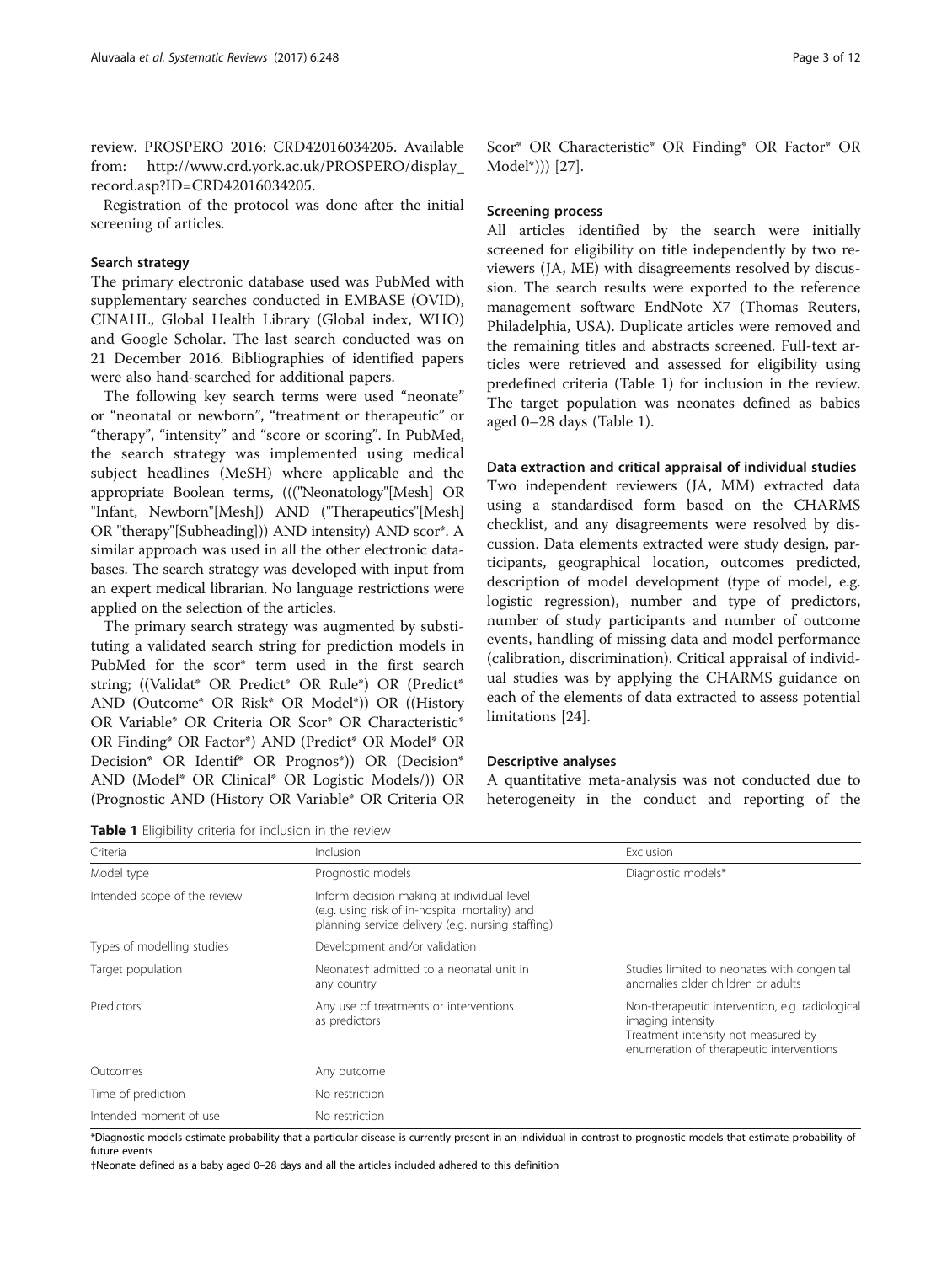identified studies. Results were therefore summarised descriptively and synthesised using a narrative approach.

#### Certainty of the evidence across studies

In the absence of a specific tool for assessing risk of bias across studies for clinical prediction models, the GRADE approach was used as a guiding framework for this purpose [[28\]](#page-10-0). GRADE assesses the certainty of the evidence in the estimates of effects for given outcomes across studies. In general, this is achieved using explicit criteria including study design, risk of bias, imprecision, inconsistency, indirectness and magnitude of effect [\[28\]](#page-10-0). For this review, the GRADE approach for diagnostic studies was used as a guide (Additional file [3\)](#page-9-0) [[29](#page-10-0)–[31](#page-10-0)]. Certainty in the evidence for each outcome across the identified articles was initially rated as high quality if the studies were prospective cohort as recommended by CHARMS [[24\]](#page-10-0). Subsequently, certainty was downgraded if there were serious limitations in the conduct of the studies as defined by CHARMS and if there was inconsistency, indirectness, imprecision and publication bias as defined by GRADE (Additional file [4](#page-9-0)). Certainty of the evidence

on predictive performance was thus rated as high, moderate, low or very low for each outcome.

#### Results

# Study selection

A total of 3249 unique articles were identified by the search strategy, of which 3229 were excluded based on the title and abstract. The full texts of 20 articles were screened, of which 10 articles met the inclusion criteria and were included in this review (Fig. 1). Articles were excluded for the following reasons: a population other than neonates was studied, intensity referred to a nontherapeutic intervention (e.g. radiological imaging intensity), treatment intensity was measured by means other than enumeration of therapeutic interventions provided (e.g. proportion of days that hospital intensive care was required) and studies limited to neonates with congenital anomalies considered to be lethal.

#### Study characteristics

Table [2](#page-4-0) provides information on the general characteristics of the included studies. All of the studies were conducted in tertiary neonatal intensive care units (NICU)

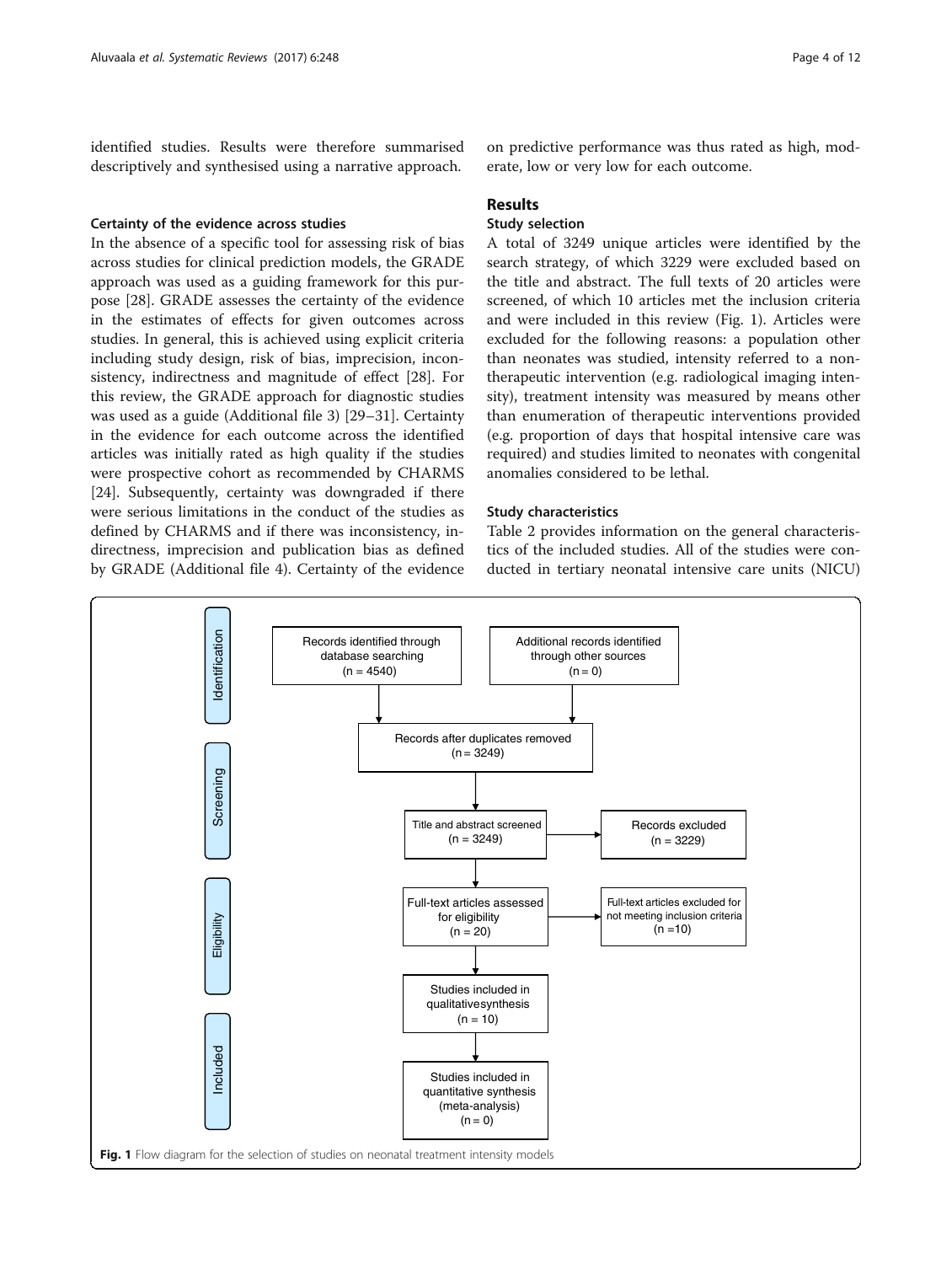<span id="page-4-0"></span>Table 2 Characteristics of studies included in the review

| Study                | Study dates  | Objective*                   | Setting                                                | Sample size | In-hospital mortality |  |
|----------------------|--------------|------------------------------|--------------------------------------------------------|-------------|-----------------------|--|
| Georgieff, 1989 [40] | 1987         | Validation<br>$(TISS)^+$     | 1 NICU <sub>T</sub> , USA                              | 55          | $\mathbf 0$           |  |
| Gray, 1992 [19]      | 1989-1990    | Development<br>$(NTISS)^{5}$ | 3 NICUst, USA<br>1768                                  |             | 114                   |  |
| Davies, 1995 [33]    | Not reported | Validation<br>$(NTISS)^{5}$  | 1 NICU†, South Africa<br>50                            |             | 8                     |  |
| Eriksson, 2002 [34]  | 1991-1995    | Validation<br>$(NTISS)^{5}$  | 2 NICUst, Sweden<br>240                                |             | 39                    |  |
| Zupancic, 2002 [35]  | 1998 & 1999  | Validation<br>$(NTISS)^{5}$  | 1 NICU <sub>T</sub> , USA                              | 154         | Not reported          |  |
| Mendes, 2006 [35]    | 2004         | Validation<br>$(NTISS)^{5}$  | 2 NICUst, Brazil<br>96                                 |             | 9                     |  |
| Rojas, 2011 [37]     | 2007         | Validation<br>$(NTISS)^{5}$  | 1 NICU <sub>t</sub> ,<br>1 intermediate unit, Colombia | 22          | Not reported          |  |
| Oygur, 2012 [38]     | 2006-2010    | Validation<br>$(NTISS)^{5}$  | 1 NICUt, Turkey                                        | 364         | 103                   |  |
| Shah, 2015 [32]      | 2010-2012    | Development<br>(unnamed)     | 23 NICU†s, Canada                                      | 9978        | 650                   |  |
| Wu,2015 [39]         | 2007-2011    | Validation<br>$(NTISS)^{5}$  | 1 NICU†, Taiwan                                        | 172         | 18                    |  |

\*Study objective, model development (creation of a new model) or validation (application of an existing score/model to an external population) †Neonatal intensive care unit

‡Therapeutic intervention scoring system

§Neonatal therapeutic intervention scoring system

||Primary outcome for the review. Data was however extracted on all outcomes reported by the authors

with five single centre and five multicentre studies and included 12,899 neonates. Sample sizes ranged from 22 to 9978 with a median of 163. Two out of the ten articles reported model development [[19](#page-10-0), [32](#page-10-0)]. Eight were reports of external application of existing models to new populations. Gray and colleagues developed the NTISS while Shah et al. developed a score using selected variables derived from the NTISS [[19, 32\]](#page-10-0). Seven of the articles reporting external application to new populations used the NTISS [\[33](#page-10-0)–[39\]](#page-10-0). One study used a therapeutic score originally developed for adults, the therapeutic intervention scoring system (TISS) [\[40](#page-10-0)].

# Critical appraisal of study design and statistical analysis of individual studies

#### All studies

All of the included studies were individually critically appraised based on the limitations in the design of the study (Table [3](#page-5-0)) and limitations in the statistical analysis (Table [4](#page-5-0)). With regard to study design, four were prospective studies, two combined prospective and retrospective data, while four were retrospective (Table [3](#page-5-0)). With regard to the selection of participants, the majority of the studies (8/10) recruited all eligible infants and therefore were deemed to have no selection bias. None of the articles explicitly reported blinding during collection of data on predictors and outcomes (Table [3](#page-5-0)).

However, this does not constitute a risk of bias for mortality in all instances and where a prospective study design was used for all outcomes. Missing data may also give rise to bias during analysis, and only one study was judged to have no risk of bias due to missingness [[32](#page-10-0)].

#### Score development studies

Two studies described the development of a treatment intensity score [[19, 32\]](#page-10-0). The NTISS was developed to serve as a "therapy-based severity-of-illness tool for use in intensive care" by modification of the adult TISS [[19](#page-10-0), [41](#page-10-0)]. Included in the NTISS were 63 therapeutic interventions delivered in neonatal intensive care, e.g. surfactant and mechanical ventilation [\[19\]](#page-10-0). Shah and colleagues on the other hand used 24 NICU therapeutic interventions (many that are included in the NTISS) to develop a score to measure intensity of NICU resource use [[32](#page-10-0)]. In both of these studies, treatment predictor selection and their respective predictor weights were determined by consensus amongst experts. With respect to prediction of mortality, there were a total number of 114 deaths (events) in Gray et al. and 650 deaths in Shah et al. (Table [3](#page-5-0)) [[19, 32](#page-10-0)]. From a predictive modelling perspective, it is recommended that there should be at least ten outcome events (deaths in this case) for each predictor variable in the regression model [[24](#page-10-0)]. It was however not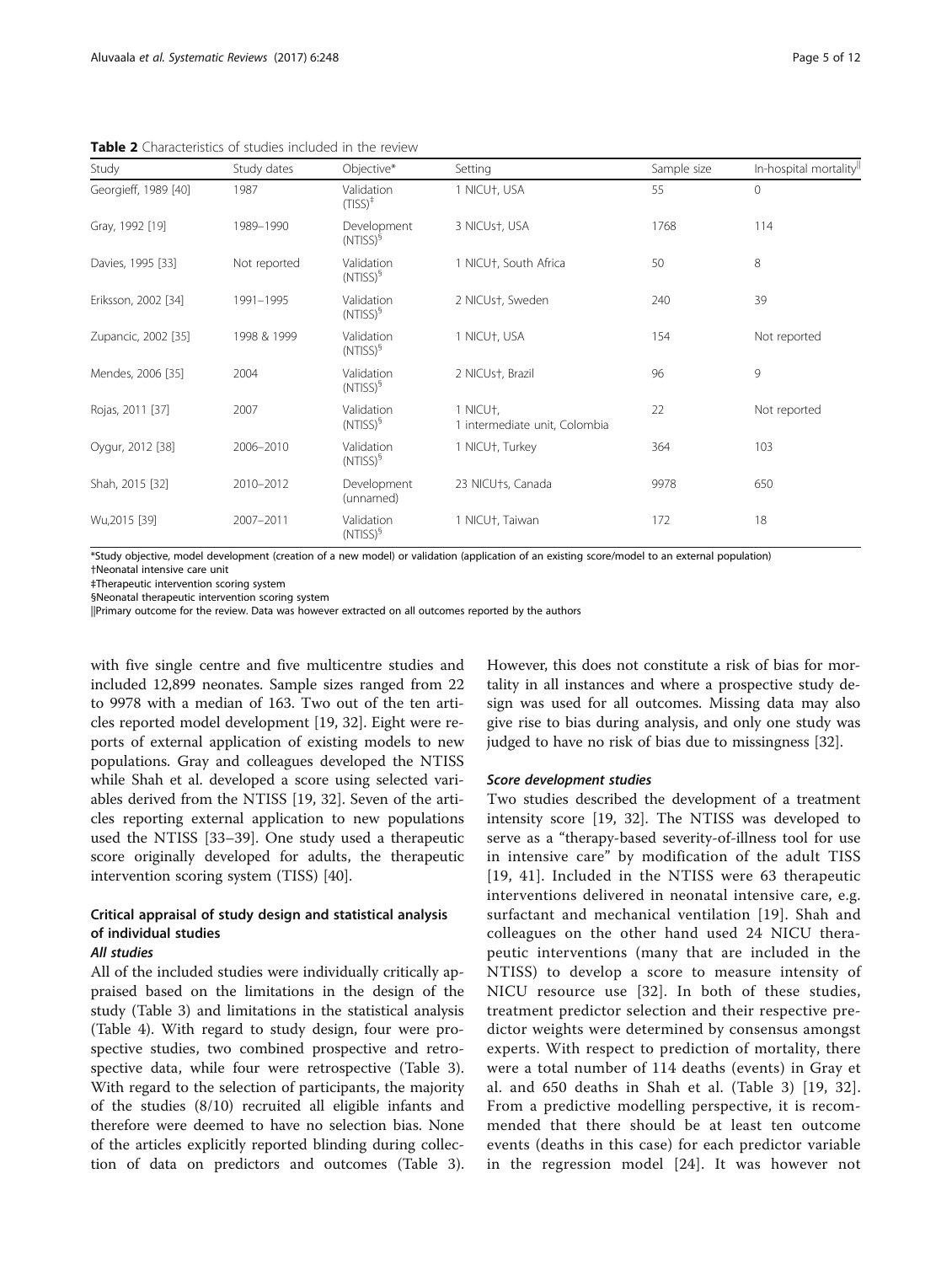| Study                | Study type*    | Participants <sup>†</sup> | Outcome $(s)^*$ | Predictors <sup>9</sup> | Sample sizell | Missing data <sup>1</sup> |
|----------------------|----------------|---------------------------|-----------------|-------------------------|---------------|---------------------------|
| Georgieff, 1989 [40] | $\overline{a}$ |                           | +               | $^+$                    | $^+$          |                           |
| Gray, 1992 [19]      |                |                           |                 |                         |               |                           |
| Davies, 1995 [33]    | $^{+}$         |                           |                 |                         |               |                           |
| Eriksson, 2002 [34]  |                |                           | +               |                         |               |                           |
| Zupancic, 2002 [35]  |                |                           |                 |                         |               |                           |
| Mendes, 2006 [36]    |                |                           | +               |                         |               |                           |
| Rojas, 2011 [37]     |                |                           | +               |                         |               |                           |
| Oygur, 2012 [38]     | $^{+}$         |                           |                 |                         |               |                           |
| Shah, 2015 [32]      | $^{+}$         |                           |                 |                         |               |                           |
| Wu,2015 [39]         | $^{+}$         |                           |                 |                         |               |                           |

<span id="page-5-0"></span>Table 3 Limitations in individual studies with respect to study design and data collection

+ Limitation present

- No limitation

? Not reported therefore unclear risk of bias

Limitation present if (based on CHARMS criteria):

\* Data collection not prospective

† Not all eligible neonates recruited resulting in risk of selection bias

‡ Risk of measurement error in determining outcome status

§ Risk of measurement error in determining predictor status

|| Sample size less than the recommended

¶ Missing data causing risk of bias

possible to assess for risk of overfitting on the basis of the sample size since none of the two studies published the final regression models (Table 4), and therefore, it is not clear what the number of events per predictor (EPV) were.

Neither of the two score development studies specified a regression model that included the therapeutic interventions as individual predictors. Rather, the therapeutic interventions were assigned sub-scores by an expert

panel which were then summated to give a total score for each patient. The statistical relationship between the total scores and the outcomes was then examined. Nonetheless, Shah et al. reported model discrimination with a c-statistic of a regression model (Table 4) [\[32](#page-10-0)]. The study describing the development of the NTISS did not report model discrimination but assessed calibration using the Hosmer-Lemeshow (H-L) technique (Table 4) [[19\]](#page-10-0). Finally, neither of these two studies presented a

Table 4 Limitations in individual studies with respect to statistical analysis

| Study                  | Study type                    | Performance <sup>+</sup> | Validation <sup>#</sup> | Presentation <sup>s</sup> |
|------------------------|-------------------------------|--------------------------|-------------------------|---------------------------|
| Georgieff, 1989 [40]   | Evaluation of existing score* |                          |                         |                           |
| Gray, 1992 [19]        | Development of new score      |                          |                         |                           |
| Davies, 1995 [33]      | Evaluation of existing score* |                          |                         |                           |
| Eriksson, 2002 [34]    | Evaluation of existing score* |                          |                         |                           |
| Zupancic, 2002 [35]    | Evaluation of existing score* |                          |                         |                           |
| Mendes, 2006 [36]      | Evaluation of existing score* |                          |                         |                           |
| Rojas, 2011 [37]       | Evaluation of existing score* |                          |                         |                           |
| Oygur, 2012 [38]       | Evaluation of existing score* |                          |                         |                           |
| Shah et al., 2015 [32] | Development of new score      | $+$                      |                         |                           |
| Wu, 2015 [39]          | Evaluation of existing score* |                          |                         |                           |

+ Limitation present (based on CHARMS criteria)

- No limitation

? Not reported

\* None of these applied a regression formula from the original score development study to the new population but instead specified new models thus were model re-development rather than external validation studies

† Limitation present if (based on CHARMS criteria) either score discrimination OR calibration only was reported

‡ Internal validation (to quantify model overfitting) OR external validation (model performance in new population)

§ Presentation of final model as either a regression formula or a score chart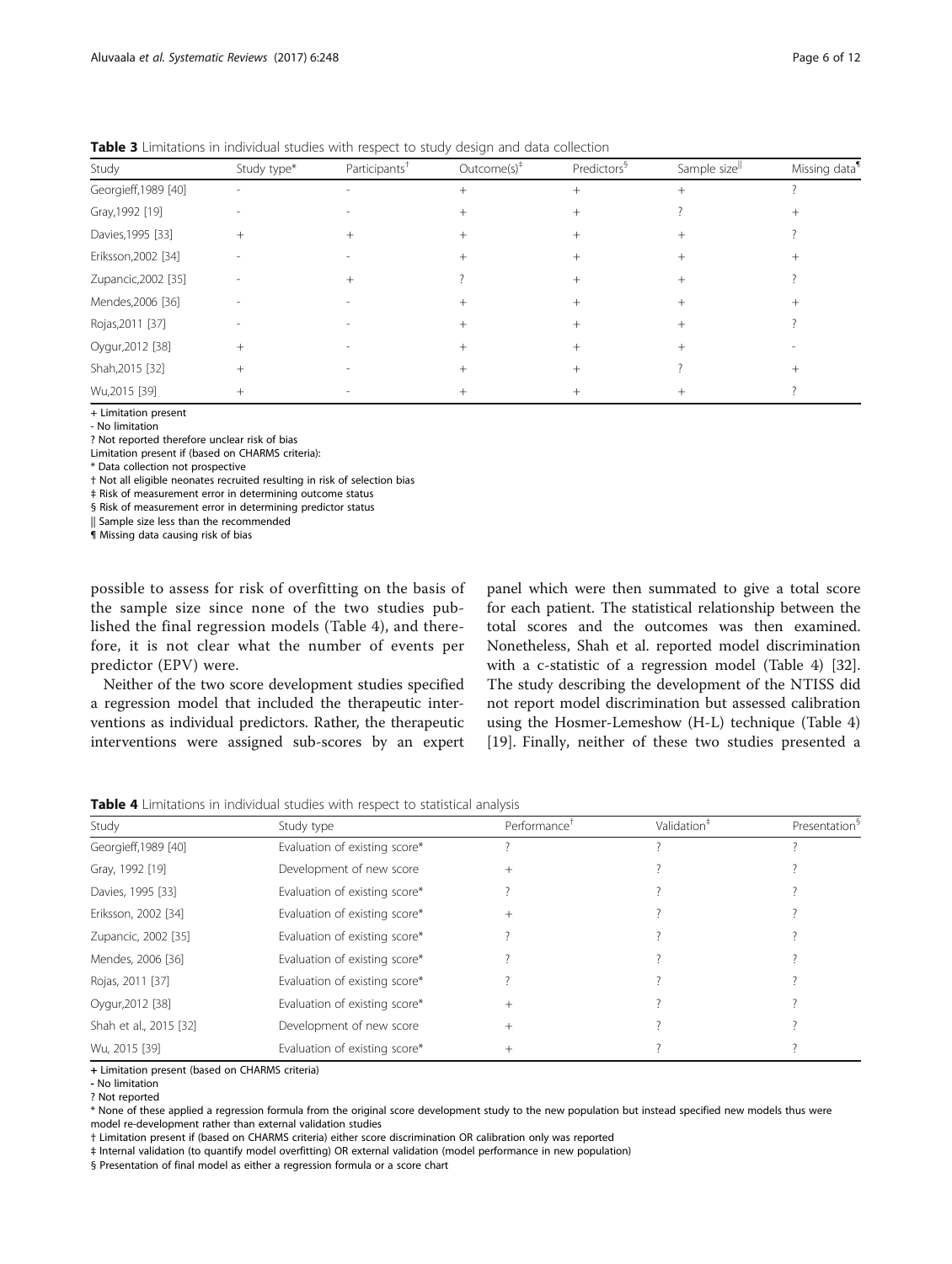<span id="page-6-0"></span>final model or score chart to demonstrate how to determine predicted probabilities of the outcomes for individual patients.

#### Application of existing scores to external populations

Eight studies described the evaluation of existing therapeutic intensity models in a different geographical setting but still in neonatal intensive care. Seven studies evaluated the NTISS [\[33](#page-10-0)–[39\]](#page-10-0). A single study evaluated a version of the adult TISS in neonates [\[40\]](#page-10-0). For external validation studies using regression approaches, recommended sample sizes of between 100 and 250 outcome events have been suggested [[42](#page-10-0)–[44\]](#page-10-0). With respect to the primary outcome, (in-hospital mortality) only three studies had at least 100 outcome events (Table [2\)](#page-4-0) [[32](#page-10-0), [38, 45\]](#page-10-0).

Zupancic et al. used individual treatments as separate parameters in a linear regression model with personnel time as outcome [\[35](#page-10-0)]. Oygur et al. also had individual treatments as separate parameters but did not specify the type of model used to predict in-hospital mortality [[38\]](#page-10-0). In contrast, the other six studies summated the treatments to give a single score which was then used in subsequent analyses as a single parameter [\[33, 34, 36](#page-10-0), [37, 39](#page-10-0), [40](#page-10-0)]. This is the same approach used by Gray et al. in developing the NTISS [[19](#page-10-0)]. In terms of model performance, Eriksson et al., Oygur et al. and Wu et al. computed discrimination using area under the receiver operating characteristic curve (AUROC) but did not report model calibration [\[34, 38, 39\]](#page-10-0). None of these eight studies applied the exact model formula as obtained from the original score development work but instead conducted fresh analyses; these were therefore all in

effect model re-development studies in a new population rather than external validation [\[24](#page-10-0), [46](#page-10-0), [47\]](#page-10-0).

#### Synthesis of results of estimated performance across studies

The primary outcomes of interest were mortality and nursing workload. However, for the narrative synthesis of the results, we determined that outcomes were reported in three main categories: mortality, morbidity and resource utilisation (including nursing workload) across the ten articles. There are two distinct aspects of performance for statistical models, predictive (measures include discrimination and calibration) or explanatory (testing causal relationships) [[48](#page-10-0), [49](#page-10-0)]. However, the two approaches are often conflated creating ambiguity, and this distinction is therefore made in the narrative synthesis [\[49\]](#page-10-0).

#### Performance with respect to mortality

Five studies reported on in-hospital mortality as an outcome (Table 5, Additional file [5\)](#page-9-0). No other mortality outcome measure was reported. Three of these computed discriminatory performance using AUROC analysis [\[34](#page-10-0), [38](#page-10-0), [39\]](#page-10-0). Calibration was reported in only one article [[19\]](#page-10-0). Explanatory rather than predictive performance for in-hospital mortality was reported in three articles [[19, 33, 39\]](#page-10-0).

In Eriksson et al., AUROC for in-hospital mortality (39 deaths) was 0.82(SE 0.04) [[34\]](#page-10-0). Oygur et al. reported performance with 63 treatment variables and with sensitive treatments only (based on significant association with in-hospital mortality by chi-square test). The AUROC

**Table 5** Summary of certainty of evidence in predicting outcome and resource use using GRADE

| Outcome                                | No. of studies              | Factors that may decrease certainty of evidence* |              |               |             |                | Overall <sup>+</sup> certainty | Importance ‡  |
|----------------------------------------|-----------------------------|--------------------------------------------------|--------------|---------------|-------------|----------------|--------------------------------|---------------|
|                                        |                             | Limitations                                      | Indirectness | Inconsistency | Imprecision | Reporting bias |                                |               |
| Mortality                              | 5 studies ( $n = 2594$ )    | Serious                                          | Serious      | None          | None        | Unlikely       | ⊕⊕OO low                       | Critical      |
| Morbidity                              | 2 studies ( $n = 295$ )     | Serious                                          | Serious      | None          | None        | Unlikely       | $\oplus \oplus$ OO low         | Critical      |
| Composite (Morbidity<br>and Mortality) | 2 studies<br>$(n = 10,218)$ | Serious                                          | Serious      | None          | None        | Unlikely       | ⊕⊕OO low                       | Important     |
| Nursing workload                       | 3 studies ( $n = 317$ )     | Serious                                          | Serious      | None          | None        | Unlikely       | ⊕⊕OO low                       | Critical      |
| Hospital Costs                         | study<br>$(n = 1768)$       | Serious                                          | Serious      | None          | None        | Unlikely       | $\oplus \oplus$ OO low         | Important     |
| Length of stay                         | 1 study<br>$(n = 1768)$     | Serious                                          | Serious      | None          | None        | Unlikely       | $\oplus \oplus$ OO low         | Important     |
| Time inputs                            | study<br>$(n = 154)$        | Serious                                          | Serious      | None          | None        | Unlikely       | ⊕⊕OO low                       | Critical      |
| Comparison of<br>resource use          | 1 study<br>$(n = 96)$       | Serious                                          | Serious      | None          | None        | Unlikely       | ⊕⊕OO low                       | Important     |
| Rehabilitation                         | I study<br>$(n = 240)$      | Serious                                          | Serious      | None          | None        | Unlikely       | ⊕⊕OO low                       | Not important |

\* From GRADE, Grading of Recommendations Applicability, Development and Evaluation

†Certainty rating scale; high (⊕⊕⊕⊕), moderate, low, very low (OOOO)

‡Importance of outcomes (from GRADE)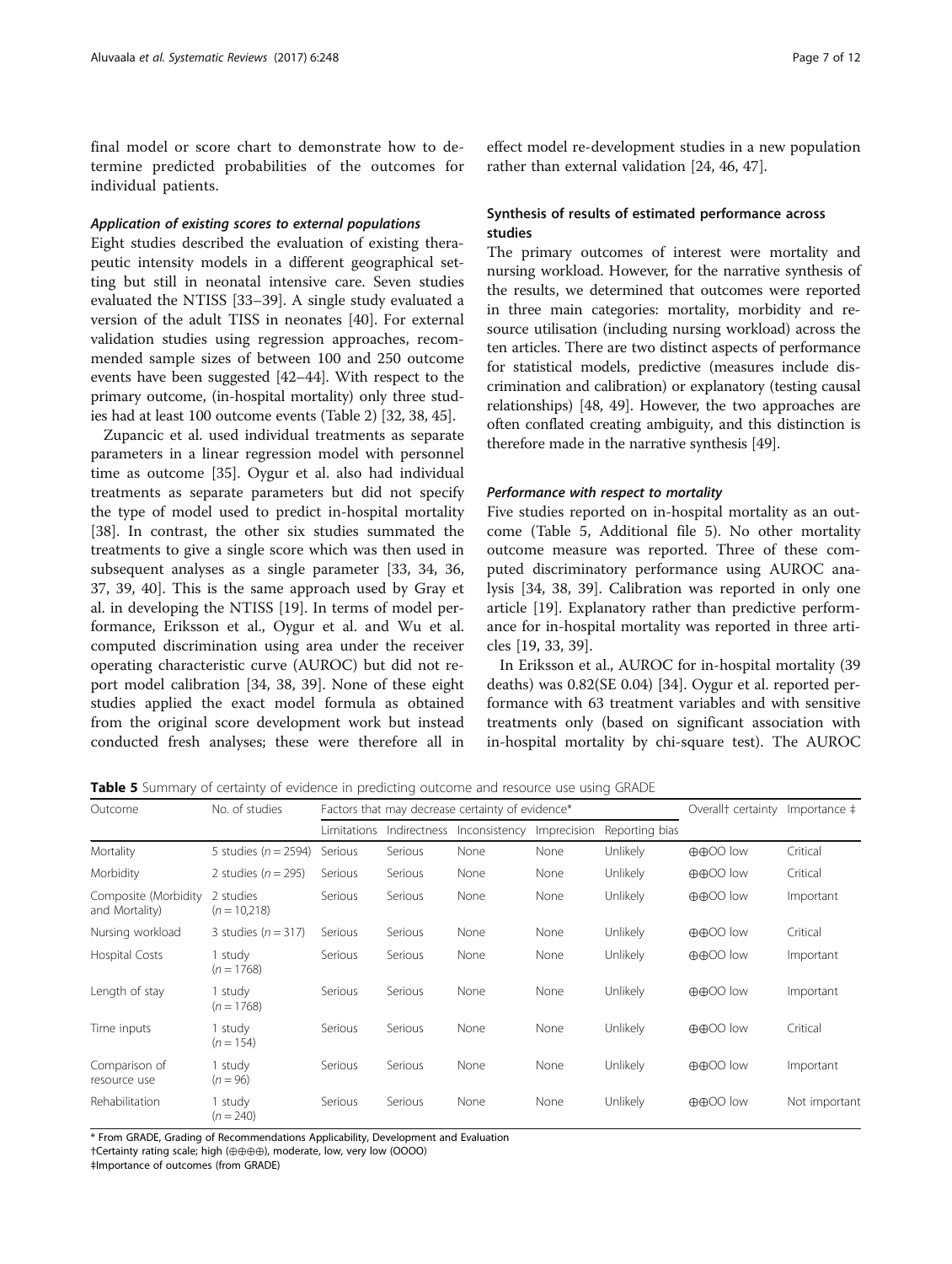for all treatment variables (63 treatments) by birth weight categories were 500–1499 g (103 deaths), 0.851 (95% CI 0.809–0.885);1000–1499 g (33 deaths), 0.834 (95% CI 0.781–0.878); and 500–999 g (70 deaths), 0.749 (95%CI 0.662–0.822). Using Student's  $t$  test to compare AUROCs for all variables (63) versus sensitive variables only (18 treatments) resulted in a significant change for the 500–999 g (70 deaths) category only, 0.749 vs  $0.823(P = 0.02)$  [[38\]](#page-10-0).

Performance of NTISS 24 h after admission was examined by Wu et al. who compared serial scores in preterm infants weighing < 1500 g (18 deaths) and found AUROC at 24 h, 0.913; 48 h, 0.955; and 72 h, 0. 958. Confidence intervals for the AUROC were not provided, but using Tukey's honest significant difference (HSD) test, there was significant difference between the 24 h average score when compared to both 48 and 72 h average scores ( $p < 0.001$ ). There was no difference between the 48 and 72 h scores ( $p = 0.391$ ) [\[39](#page-10-0)].

With regard to explanatory performance, Gray et al. found that NTISS correlated with in-hospital mortality [[19\]](#page-10-0). Davies et al. found no difference between predicted mortality with actual mortality [\[33\]](#page-10-0), while Wu and colleagues found that average NTISS scores at 24, 48, and 72 after admission were higher in the mortality group than in those who survived [\[39\]](#page-10-0).

#### Performance with respect to morbidity

Predictive performance for morbidity was reported by Eriksson et al. only; here NTISS poorly predicted morbidity at 4 years of age (growth retardation, neurodevelopmental impairment, pulmonary problems) with AUROC of 0.59 (SE 0.05) but calibration was not reported (Table [5,](#page-6-0) Additional file [5](#page-9-0)) [\[34](#page-10-0)]. Explanatory performance was reported by Georgieff and colleagues who found a linear relationship between severity of physiologic instability and the TISS. In addition, the mean TISS was significantly higher in infants discharged after 14 days and those with severe lung disease (hyaline membrane disease (HMD)) [\[40](#page-10-0)].

### Performance with respect to composite of mortality and morbidity

Predictive performance for the composite outcome of morbidity and mortality was reported in two articles (Table [5](#page-6-0), Additional file [5](#page-9-0)). In the first, Eriksson et al. found that for early adverse outcome (all-cause mortality or oxygen dependence, intraventricular haemorrhage/periventricular leukomalacia or retinopathy of prematurity), the AUROC curve for NTISS was 0.78 (SE 0.03) [[34](#page-10-0)]. Shah et al. reported a cstatistic of 0.86 for a composite outcome (all-cause mortality,  $\geq$  grade 3 IVH, PVL, stage  $\geq$  3 ROP, oxygen dependence or stage  $\geq$  necrotizing enterocolitis) from a logistic regression model that included therapeutic intensity, NICU size, NICU occupancy rate, gestational age, small for gestational age, multiple births, outborn, caesarean delivery, SNAP II score > 20 and mechanical ventilation).

#### Performance with respect to estimating resource utilisation

Four studies estimated the extent to which resource use (measured in different ways) was explained by treatment intensity (Table [5,](#page-6-0) Additional file [5](#page-9-0)). There was statistical association between nursing workload and both TISS and NTISS [[19](#page-10-0), [35, 37](#page-10-0), [40\]](#page-10-0). In addition, the NTISS correlated with hospital costs and length of stay [[19\]](#page-10-0).

# Critical appraisal of certainty of the evidence in model performance across all studies

GRADE criteria (Additional file [3](#page-9-0) and Additional file [4](#page-9-0)) were used to assess the certainty in the evidence of predictive performance for each outcome *across all* studies where it was reported and tabulated (Table [5](#page-6-0)). The outcomes were reported in three main categories: mortality, morbidity and resource utilisation (nursing workload, length of stay, time inputs, comparison of resource use). Table [5](#page-6-0) shows that there is low certainty in the evidence of predictive performance for these three categories of outcomes for low-resource settings as all the studies had serious limitations in their conduct (as determined by CHARMS) in addition to indirectness as they were all conducted in high-resource settings (GRADE).

#### **Discussion**

### Performance of neonatal treatment intensity models in model development studies

Existing neonatal treatment intensity models can predict mortality and morbidity. Discriminatory performance as measured by the area under the receiver operating curve is poorest for long-term morbidity (0.59) and highest for in-hospital mortality in infants weighing 1000–1499 g for NTISS measured at 72 h post admission (0.958) [[34](#page-10-0), [39\]](#page-10-0). Calibration was reported by Gray et al. only who found a close agreement between observed and predicted in-hospital mortality by the Hosmer-Lemeshow test [[19](#page-10-0)]. Using a variety of tests of statistical association rather than predictive performance, treatment intensity was found also to be associated with mortality, morbidity and resource utilisation [\[19](#page-10-0), [35, 37, 39, 40\]](#page-10-0).

Discriminatory performance of neonatal treatment intensity models for predicting in-hospital mortality measured by AUROC ranges from 0.749 to 0.958 [\[38, 39](#page-10-0)]. The recommended threshold for good discrimination is 0.8 [[11\]](#page-10-0). The reported performance therefore suggests that the treatment scoring approach may perform well in distinguishing between neonates who die and those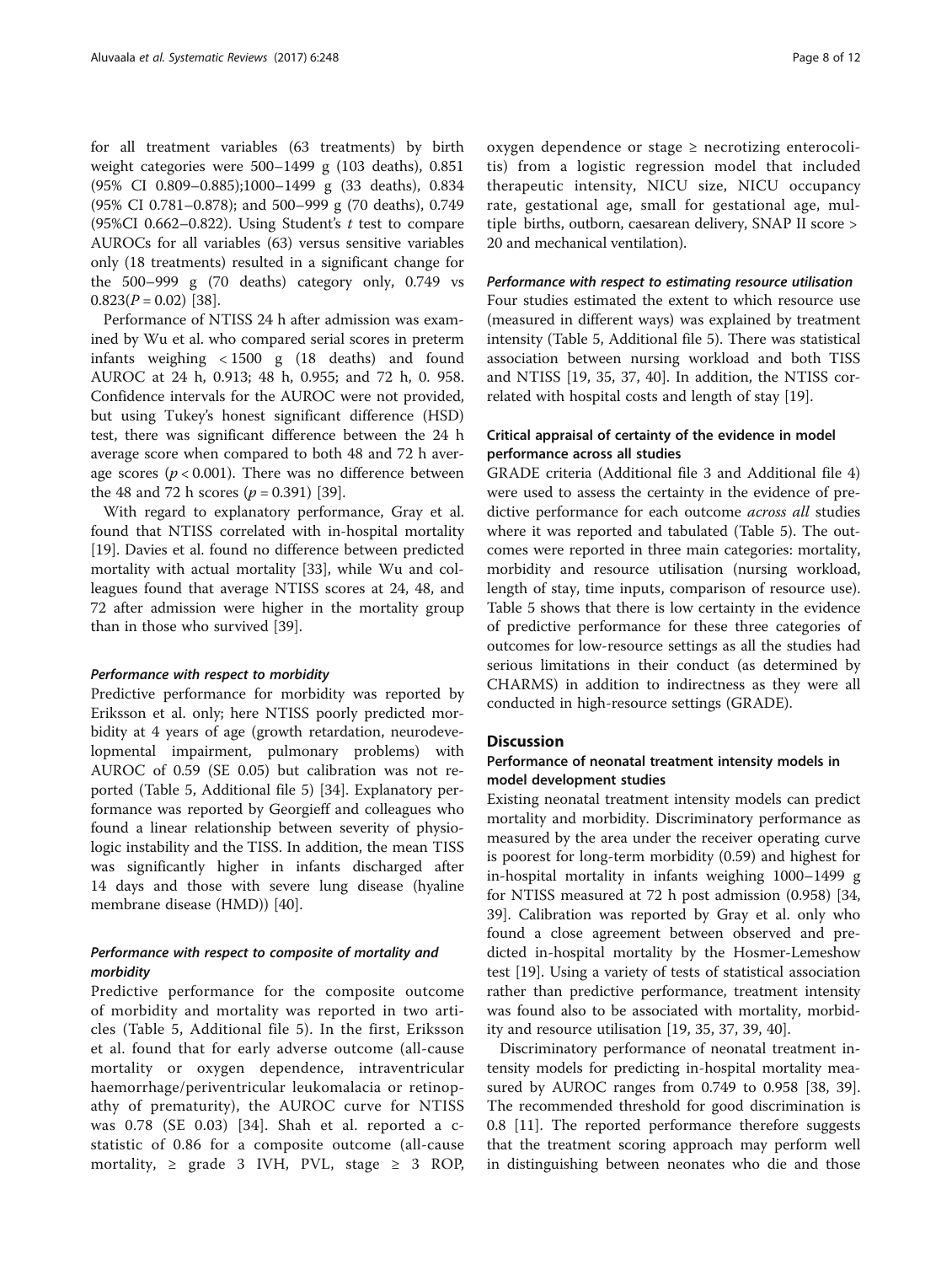who do not in neonatal intensive care. This discriminatory ability is comparable to that of more commonly used neonatal predictive models. Discriminatory performance at model development in the prediction of in-hospital mortality measured by AUROC ranges from 0.87 (SE 0.33) for the Transport Risk Index for Physiological Stability version 2; TRIPS-II [\[50](#page-10-0)] to 0.92 (SE 0.01) for the Clinical Risk Index for Babies version 2; CRIB II [\[51](#page-11-0)]. Despite the difference in predictors, there is thus consistency in the evidence that clinical prediction modelling approaches may be useful in predicting in-hospital mortality in neonatal medicine. The application of the treatment intensity scoring approach in adult and paediatric intensive care preceded use in the neonatal population. However, none of these adult or paediatric studies reported the discriminatory performance of the scores [[41,](#page-10-0) [52](#page-11-0)–[55](#page-11-0)].

With regard to calibration, Gray et al. reported good calibration in predicting for in-hospital mortality by the NTISS using the H-L test. This means that the predicted deaths closely matched the observed deaths. Similarly, good calibration in predicting in-hospital mortality as measured by the H-L statistic has been reported for the physiologic scores Score for Neonatal Acute Physiology – Perinatal Extension version II (SNAP-PE II) [\[56\]](#page-11-0), CRIB II [[51](#page-11-0)] and TRIPS II [\[50\]](#page-10-0). These results must however be interpreted with caution given the limitations of the H-L test [[57](#page-11-0), [58](#page-11-0)]. None of the included studies reported calibration using the preferred method, calibration plots [[57](#page-11-0)].

There is however low certainty in this evidence of performance with reference to essential neonatal care in low resource settings for two reasons. One, there were serious limitations identified in the design and conduct of these studies such that even for high-income countries, the certainty in score performance would be low as well. Secondly, these results are not directly generalisable to essential neonatal care in low-resource settings as the studies were all conducted in neonatal intensive care in high-income settings given the differences in range of treatments, staffing and case-mix.

Whereas the focus of this work was to investigate predictive performance of these scores, the retrieved articles also reported on explanatory performance. Treatment intensity was found to be associated with mortality, morbidity and resource utilisation [\[19](#page-10-0), [35, 37, 39, 40\]](#page-10-0). This is consistent with findings in adult and paediatric intensive care for mortality [\[41](#page-10-0), [54\]](#page-11-0). Similarly, treatment intensity was also found to be associated with nursing workload and could be used to determine the workload a typical nurse is capable of per shift in adult intensive care [[41](#page-10-0), [55\]](#page-11-0). Finally, treatment intensity also correlates with costs in adult intensive care [\[41](#page-10-0)]. The frequent reporting of such analyses alongside predictive analyses underscores the importance of clearly distinguishing predictive from explanatory aspects of models [[49,](#page-10-0) [59\]](#page-11-0).

# Generalisability to essential neonatal care in low-resource settings

The second objective of this review was concerned with generalisability of the identified treatment intensity scores to essential neonatal care in low-resource settings. Generalisability is assessed by evaluating the performance of previously developed models in a new population, i.e. external validation [[58\]](#page-11-0). There were no studies of the treatment intensity models in low-resource settings identified. The eight studies which applied previously developed treatment intensity models to new populations were potentially external validation studies [[33](#page-10-0)–[40](#page-10-0)]. However, none of these applied model coefficients derived from the derivation studies to the new populations to compute the predicted probabilities of the outcomes to allow comparison with the observed outcomes. None of the studies therefore qualified as an external validation.

The use of treatments as predictors presents three potential limitations. To begin with, the treatments prescribed are dependent on the availability of resources and may not necessarily be an accurate reflection of the patient's actual requirements. Secondly, there may be a variation in clinical practice which will be reflected in differences in treatments and thus potentially in the model performance. Thirdly, the treatment predictors used as predictors in the identified studies reflect the neonatal intensive care study sites where mechanical ventilation and exogenous surfactant amongst other expensive and invasive interventions are available. These cannot be applied directly to populations receiving essential neonatal care in lowresource settings in LMICs, for example with respiratory support limited to oxygen via nasal cannula. However, the treatment intensity approach has potential in the Kenyan context since there is a relatively high degree of standardisation of essential neonatal care in the first referral level facilities which mitigates these limitations to some extent [[60\]](#page-11-0).

#### Limitations of the review

The systematic review was guided by the CHARMS recommendations which provide a clear guide on extracting data and identifying limitations in individual studies. However, it does not provide guidance on how to assess the quality of evidence on individual outcomes across all the identified studies. As a result, the GRADE approach was used as a guiding framework for this purpose. While there is no GRADE guideline specifically for clinical prediction models,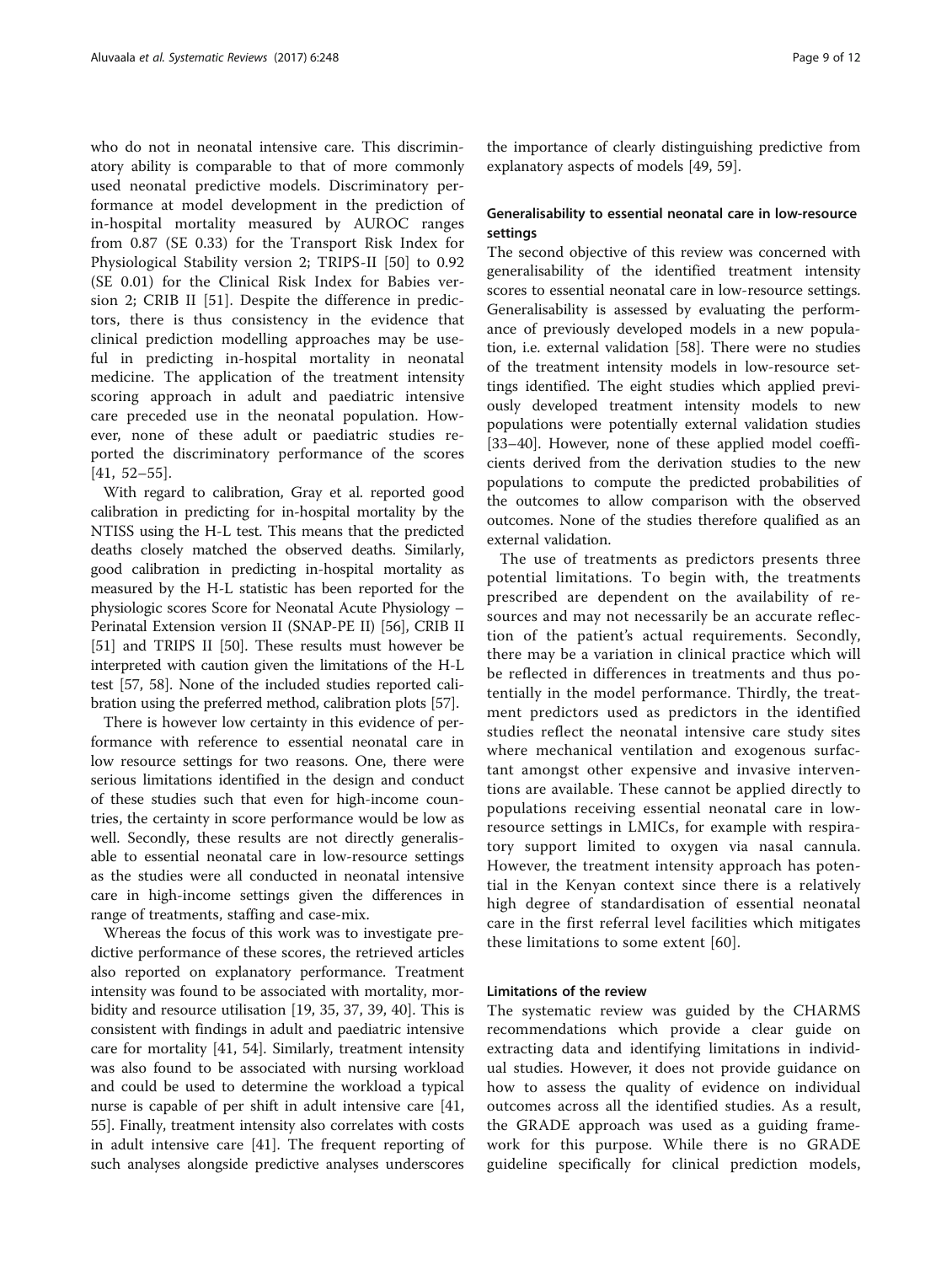<span id="page-9-0"></span>GRADE for diagnostic models was judged sufficiently similar to and used for this review. A key strength of the GRADE approach is that the judgements on the quality of evidence are made on explicit criteria. Nonetheless, the PROBAST (prediction study risk of bias assessment tool) tool which is specific for this purpose is under development [[61\]](#page-11-0).

#### Conclusion

Existing neonatal treatment intensity scores show promise in predicting mortality and morbidity, but there is low certainty in the evidence on their performance in essential neonatal care in low resource settings in LMICs. The limitations in the included studies mirror those reported in other systematic reviews including unclear study designs, failure to report follow-up times, sample size calculations and performance measures [\[5](#page-10-0), [62](#page-11-0)–[66](#page-11-0)]. However, over 12,000 patients were included in this review of ten studies compared to 467 patients in the only model developed to date for neonates in low-income countries (SAW) [[23\]](#page-10-0). In addition, increase in treatment intensity is associated with higher nursing workload, hospital costs and length of stay. The approach may therefore be usefully developed further for low-resource settings, e.g. Kenya because treatment data may be easier to obtain compared to other parameters like measures of physiological status [[67](#page-11-0)]. This will entail addressing the limitations identified by applying appropriate methods for model development, validation and most importantly the evaluation of clinical utility and impact [\[48,](#page-10-0) [57, 68](#page-11-0)–[70](#page-11-0)]. Prognostic information obtained in this way can support decision making in the planning and organisation of quality essential neonatal care.

# Additional files

[Additional file 1:](dx.doi.org/10.1186/s13643-017-0649-6) Summary of prognostic models for predicting in-hospital neonatal mortality. Comparison of predictors and outcomes of neonatal prognostic models included in published reviews. (DOCX 15 kb)

[Additional file 2:](dx.doi.org/10.1186/s13643-017-0649-6) PRISMA checklist. Completed PRISMA checklist. (DOC 63 kb)

[Additional file 3:](dx.doi.org/10.1186/s13643-017-0649-6) Application of GRADE as a quide in assessing certainty of evidence in prediction modelling studies. GRADE\* criteria that were used as a guiding framework in assessing the certainty in the evidence for outcomes across the identified studies. \*Grading of Recommendations Assessment, Development and Evaluation. (DOCX 14 kb)

[Additional file 4:](dx.doi.org/10.1186/s13643-017-0649-6) Using GRADE\* as a guiding framework in rating of certainty of evidence in predictive model predictive performance. Description of the four categories in GRADE for rating certainty of evidence. \*Grading of Recommendations Assessment, Development and Evaluation. (DOCX 13 kb)

[Additional file 5:](dx.doi.org/10.1186/s13643-017-0649-6) Summary of results from individual studies. Summary of data extracted from each eligible article. (DOCX 17 kb)

#### Abbreviations

AUROC: Area under the receiver operating characteristic curve; CHARMS: CHecklist for critical Appraisal and data extraction for systematic

Reviews of prediction Modelling Studies; CRIB: Clinical risk index for babies; GRADE: Grading of Recommendations Assessment, Development, and Evaluation; H-L: Hosmer-Lemeshow; HMD: Hyaline membrane disease; IVH: Intraventricular haemorrhage; LMIC: Low and middle income countries; NICU: Neonatal intensive care unit; NTISS: Neonatal therapeutic intervention scoring system; NUMIS: Nursing utilisation management information system; PRISMA: Preferred Reporting Items for Systematic Reviews and Meta-Analyses; PROBAST: Prediction study risk of bias assessment tool; PROSPERO: International prospective register of systematic reviews; PVL: Periventricular leukomalacia; ROP: Retinopathy of prematurity; SAW: Sex age weight score; SNAP: Score for neonatal acute physiology; SNAP-PE: Score for neonatal acute physiology – perinatal extension; TISS: Therapeutic intervention scoring system; TRIPS: Transport Risk Index for Physiological Stability; TTN: Transient tachypnoea of the newborn

#### Acknowledgements

The search strategy was developed with the help of an expert medical librarian, Nia Roberts, Knowledge Centre, Bodleian Health Care Libraries, University of Oxford, UK. This work is published with the permission of the director of KEMRI.

#### Funding

This work was supported in part by a Health Systems Research Initiative joint grant provided by the Department for International Development, UK (DFID), Economic and Social Research Council (ESRC), Medical Research Council (MRC) and Wellcome Trust, grant number MR/M015386/1. Funds from a Wellcome Trust Senior Fellowship (#097170) supported ME while additional funds from a Wellcome Trust core grant awarded to the KEMRI-Wellcome Trust Research Programme (#092654) also supported this work. The funding body played no role in the design of the study and collection, analysis and interpretation of data and in writing the manuscript.

#### Availability of data and materials

Data sharing is not applicable to this article as no datasets were generated or analysed during the current study.

#### Authors' contributions

JA and ME conceived the idea for the review. JA and ME conducted the literature searches. JA and ME screened the records for eligibility. JA and MM extracted the data and assessed its quality. JA and GSC synthesised the results. JA drafted the final review. All the authors (JA, GSC, MM, JAB and ME) reviewed and approved the final draft.

#### Ethics approval and consent to participate

Not applicable

Consent for publication

Not applicable

#### Competing interests

The authors declare that they have no competing interests.

#### Publisher's Note

Springer Nature remains neutral with regard to jurisdictional claims in published maps and institutional affiliations.

#### Author details

<sup>1</sup>KEMRI-Wellcome Trust Research Programme, P.O Box 43640 - 00100 Nairobi, Kenya. <sup>2</sup>Department of Paediatrics and Child Health, College of Health Sciences, University of Nairobi, Kenyatta National Hospital, P. O. Box 19676-00202, Nairobi, Kenya. <sup>3</sup>Centre for Tropical Medicine and Global Health, Nuffield Department of Medicine, University of Oxford, Oxford OX3 7FZ, UK. <sup>4</sup> The Childhood Acute Illness & Nutrition (CHAIN) Network, P.O Box 43640 - 00100, Nairobi, Kenya. <sup>5</sup>Centre for Statistics in Medicine, Nuffield Department of Orthopaedics, Rheumatology and Musculoskeletal Sciences, Botnar Research Centre, University of Oxford, Oxford OX3 7LD, UK.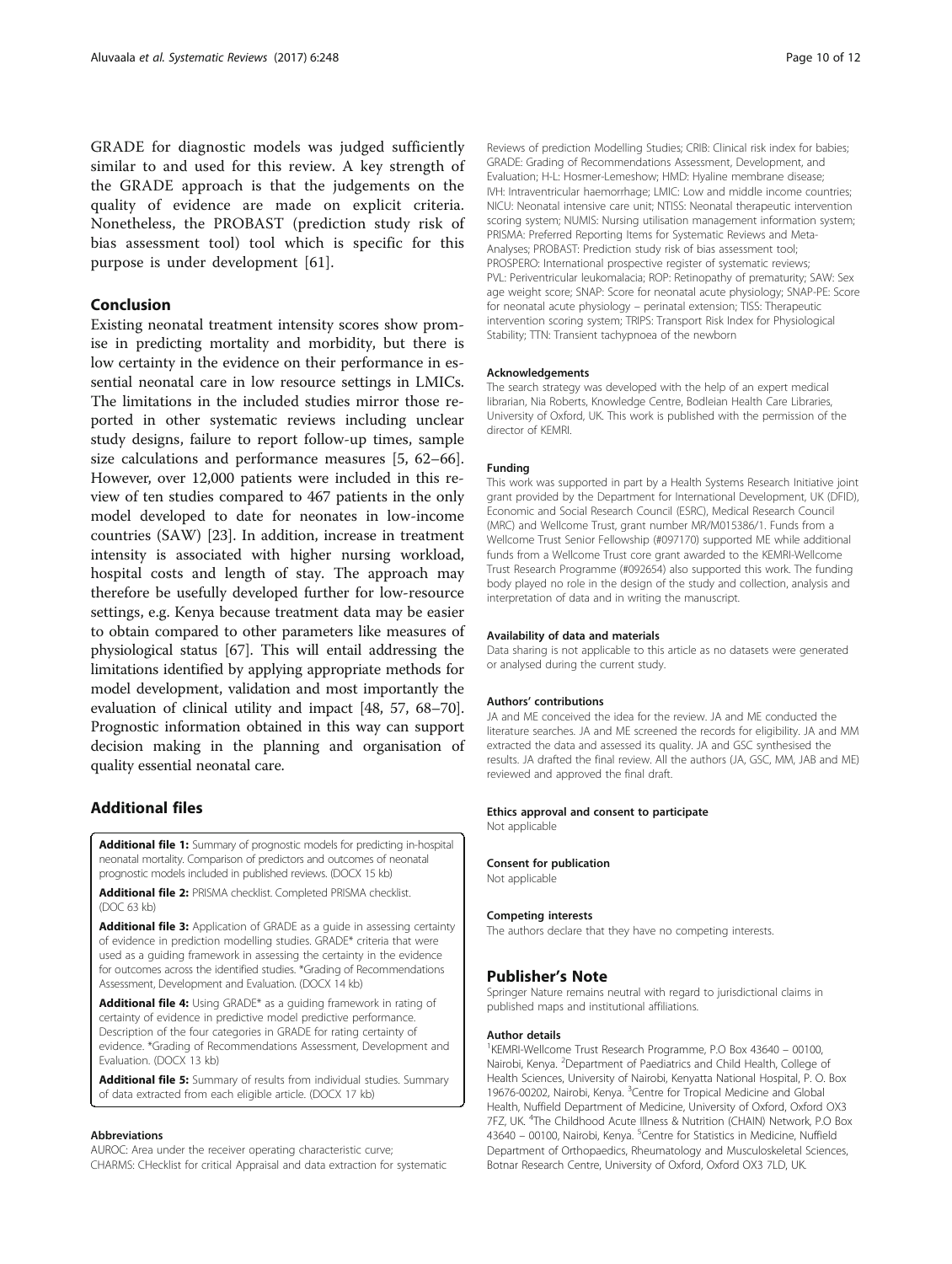#### <span id="page-10-0"></span>Received: 25 July 2017 Accepted: 28 November 2017 Published online: 07 December 2017

#### References

- 1. Bhutta ZA, Das JK, Bahl R, Lawn JE, Salam RA, Paul VK, et al. Can available interventions end preventable deaths in mothers, newborn babies, and stillbirths, and at what cost? Lancet. 2014;384(9940):347–70.
- 2. Dickson KE, Simen-Kapeu A, Kinney MV, Huicho L, Vesel L, Lackritz E. Lancet Every Newborn Study Group. Every Newborn: health-systems bottlenecks and strategies to accelerate scale-up in countries. Lancet 2014;384.
- Vincent J-L, Moreno R. Clinical review: scoring systems in the critically ill. Crit Care. 2010;14(2):207.
- 4. Steyerberg EW, Moons KGM, van der Windt DA, Hayden JA, Perel P, Schroter S, et al. Prognosis Research Strategy (PROGRESS) 3: prognostic model research. PLoS Med. 2013;10(2):e1001381.
- 5. Kleinrouweler CE, Cheong-See FM, Collins GS, Kwee A, Thangaratinam S, Khan KS, et al. Prognostic models in obstetrics: available, but far from applicable. Am J Obstet Gynecol. 2015;
- 6. Collins GS, de Groot JA, Dutton S, Omar O, Shanyinde M, Tajar A, et al. External validation of multivariable prediction models: a systematic review of methodological conduct and reporting. BMC Med Res Methodol. 2014;14(1):40.
- 7. Collins GS, Le Manach Y. Statistical inefficiencies in the development of a prediction model. Anesth Analg. 2017;124(3):1011–2.
- 8. Justice AC, Covinsky KE, Berlin JA. Assessing the generalizability of prognostic information. Ann Intern Med. 1999;130(6):515–24.
- 9. Adams ST, Leveson SH. Clinical prediction rules. BMJ. 2012;344:d8312.
- 10. Dorling JS, Field DJ, Manktelow B. Neonatal disease severity scoring systems. Arch Dis Child Fetal Neonatal Ed. 2005;90(1):F11–F6.
- 11. Dorling JS, Field DJ. Value and validity of neonatal disease severity scoring systems. Arch Dis Child Fetal Neonatal Ed. 2008;93(2):F80–F2.
- 12. Fleisher BE, Murthy L, Lee S, Constantinou JC, Benitz WE, Stevenson DK. Neonatal severity of illness scoring systems: a comparison. Clin Pediatr. 1997;36(4):223–7.
- 13. Marcin JP, Pollack MM. Review of the methodologies and applications of scoring systems in neonatal and pediatric intensive care. Pediatr Crit Care Med. 2000;1(1):20–7.
- 14. Patrick SW, Schumacher RE, Davis MM. Methods of mortality risk adjustment in the NICU: a 20-year review. Pediatrics. 2013;131(Supplement 1):S68–74.
- Sacco Casamassima MG, Salazar JH, Papandria D, Fackler J, Chrouser K, Boss EF, et al. Use of risk stratification indices to predict mortality in critically ill children. Eur J Pediatr. 2014;173(1):1–13.
- 16. Tarnow-Mordi WO. What is the role of neonatal organ dysfunction and illness severity scores in therapeutic studies in sepsis? Pediatr Crit Care Med. 2005;6(3):S135–S7.
- 17. Pollack MM, Koch MA, Bartel DA, Rapoport I, Dhanireddy R, El-Mohandes AAE, et al. A comparison of neonatal mortality risk prediction models in very low birth weight infants. Pediatrics. 2000;105(5):1051–7.
- 18. Medlock S, Ravelli ACJ, Tamminga P, Mol BWM, Abu-Hanna A. Prediction of mortality in very premature infants: a systematic review of prediction models. PLoS One. 2011;6(9):e23441.
- 19. Gray JE, Richardson DK, McCormick MC, Workman-Daniels K, Goldmann DA. Neonatal therapeutic intervention scoring system: a therapy-based severityof-illness index. Pediatrics. 1992;90(4):561–7.
- 20. Dickson KE, Simen-Kapeu A, Kinney MV, Huicho L, Vesel L, Lackritz E, et al. Every Newborn: health-systems bottlenecks and strategies to accelerate scale-up in countries. Lancet. 2014;384(9941):438–54.
- 21. World Health Organization. Pregnancy, childbirth, postpartum and newborn care: a guide for essential practice –3rd ed. 2015.
- 22. Aluvaala J, Nyamai R, Were F, Wasunna A, Kosgei R, Karumbi J, et al. Assessment of neonatal care in clinical training facilities in Kenya. Arch Dis Child. 2015;100(1):42–7.
- 23. Rosenberg RE, Ahmed S, Saha SK, ASMNU A, MAKA C, Law PA, et al. Simplified age-weight mortality risk classification for very low birth weight infants in low-resource settings. J Pediatr. 2008;153(4):519–24.e3.
- 24. Moons KGM, de Groot JAH, Bouwmeester W, Vergouwe Y, Mallett S, Altman DG, et al. Critical appraisal and data extraction for systematic reviews of prediction modelling studies: the CHARMS checklist. PLoS Med. 2014;11(10):e1001744.
- 25. Guyatt GH, Oxman AD, Vist GE, Kunz R, Falck-Ytter Y, Alonso-Coello P, et al. GRADE: an emerging consensus on rating quality of evidence and strength of recommendations. BMJ. 2008;336(7650):924–6.
- 26. Moher D, Liberati A, Tetzlaff J, Altman DG. Preferred reporting items for systematic reviews and meta-analyses: the PRISMA statement. J Clin Epidemiol. 2009;62(10):1006–12.
- 27. Geersing GJ, Bouwmeester W, Zuithoff P, Spijker R, Leeflang M, Moons K. Search filters for finding prognostic and diagnostic prediction studies in Medline to enhance systematic reviews. PLoS One. 2012;7
- 28. Guyatt G, Oxman AD, Akl EA, Kunz R, Vist G, Brozek J, et al. GRADE guidelines: 1. Introduction—GRADE evidence profiles and summary of findings tables. J Clin Epidemiol. 2011;64(4):383–94.
- 29. Schunemann HJ, Oxman AD, Brozek J, Glasziou P, Jaeschke R, Vist GE, et al. Grading quality of evidence and strength of recommendations for diagnostic tests and strategies. BMJ. 2008;336(7653):1106–10.
- 30. Brożek JL, Akl EA, Jaeschke R, Lang DM, Bossuyt P, Glasziou P, et al. Grading quality of evidence and strength of recommendations in clinical practice guidelines: part 2 of 3. The GRADE approach to grading quality of evidence about diagnostic tests and strategies. Allergy. 2009;64(8):1109–16.
- 31. Gopalakrishna G, Mustafa RA, Davenport C, Scholten RJPM, Hyde C, Brozek J, et al. Applying Grading of Recommendations Assessment, Development and Evaluation (GRADE) to diagnostic tests was challenging but doable. J Clin Epidemiol. 2014;67(7):760–8.
- 32. Shah PS, Mirea L, Ng E, Solimano A, Lee SK. Association of unit size, resource utilization and occupancy with outcomes of preterm infants. J Perinatol. 2015;35(7):522–9.
- 33. Davies MRQ. The need for a universal method of quantifying severity of illness to allow accurate analysis of the results of treatment in neonatal surgical cases. Pediatr Surg Int. 1995;10(5–6):305–8.
- 34. Eriksson M, Bodin L, Finnström O, Schollin J. Can severity-of-illness indices for neonatal intensive care predict outcome at 4 years of age? Acta Paediatr. 2002;91(10):1093–100.
- 35. Zupancic JA, Richardson DK. Characterization of neonatal personnel time inputs and prediction from clinical variables—a time and motion study. J Perinatol. 2002;22(8):658–63.
- 36. Mendes I, Carvalho M, Almeida RT, Moreira ME. Use of technology as an evaluation tool of clinical care in preterm newborns. J Pediatr. 2006;82(5): 371–6.
- 37. Rojas JG, Henao-Murillo NA, Quirós-Jaramillo A. A tool for calculating the nursing staff at neonatal intensive care units. Aquichán. 2011;11:126–39.
- 38. Oygur N, Ongun H, Saka O. Risk prediction using a neonatal therapeutic intervention scoring system in VLBW and ELBW preterm infants. Pediatr Int. 2012;54(4):496–500.
- 39. Wu P-L, Lee W-T, Lee P-L, Chen H-L. Predictive power of serial neonatal therapeutic intervention scoring system scores for short-term mortality in very-low-birth-weight infants. Pediatrics Neonatol. 2015;56(2):108–13.
- 40. Georgieff MKM, Mills MMR, Bhatt PB. Validation of two scoring systems which assess the degree of physiologic instability in critically ill newborn infants. Crit Care Med. 1989;17(1):17–21.
- 41. Cullen DJM, Civetta JMM, Briggs BAM, Ferrara LCR. Therapeutic intervention scoring system: a method for quantitative comparison of patient care. Crit Care Med. 1974;2(2):57–60.
- 42. Vergouwe Y, Steyerberg EW, Eijkemans MJC, Habbema JDF. Substantial effective sample sizes were required for external validation studies of predictive logistic regression models. J Clin Epidemiol. 2005;58(5):475–83.
- 43. Collins GS, Ogundimu EO, Altman DG. Sample size considerations for the external validation of a multivariable prognostic model: a resampling study. Stat Med. 2016;35(2):214–26.
- 44. Van Calster B, Nieboer D, Vergouwe Y, De Cock B, Pencina MJ, Steyerberg EW. A calibration hierarchy for risk models was defined: from utopia to empirical data. J Clin Epidemiol. 2016;74:167–76.
- 45. Van Calster B, Nieboer D, Vergouwe Y, De Cock B, Pencina MJ, Steyerberg EW. A calibration hierarchy for risk models was defined: from utopia to empirical data. J Clin Epidemiol. 74:167–76.
- 46. Altman DG, Vergouwe Y, Royston P, Moons KG. Prognosis and prognostic research: validating a prognostic model. BMJ. 2009;338
- 47. Altman DG, Royston P. What do we mean by validating a prognostic model? Stat Med. 2000;19(4):453–73.
- 48. Hendriksen JMT, Geersing GJ, Moons KGM, de Groot JAH. Diagnostic and prognostic prediction models. J Thromb Haemost. 2013;11:129–41.
- 49. Shmueli G. To explain or to predict? Stat Sci. 2010:289–310.
- 50. Lee SK, Aziz K, Dunn M, Clarke M, Kovacs L, Ojah C, et al. Transport Risk Index of Physiologic Stability, Version II (TRIPS-II): a simple and practical neonatal illness severity score. Amer J Perinatol. 2013;30(05):395–400.